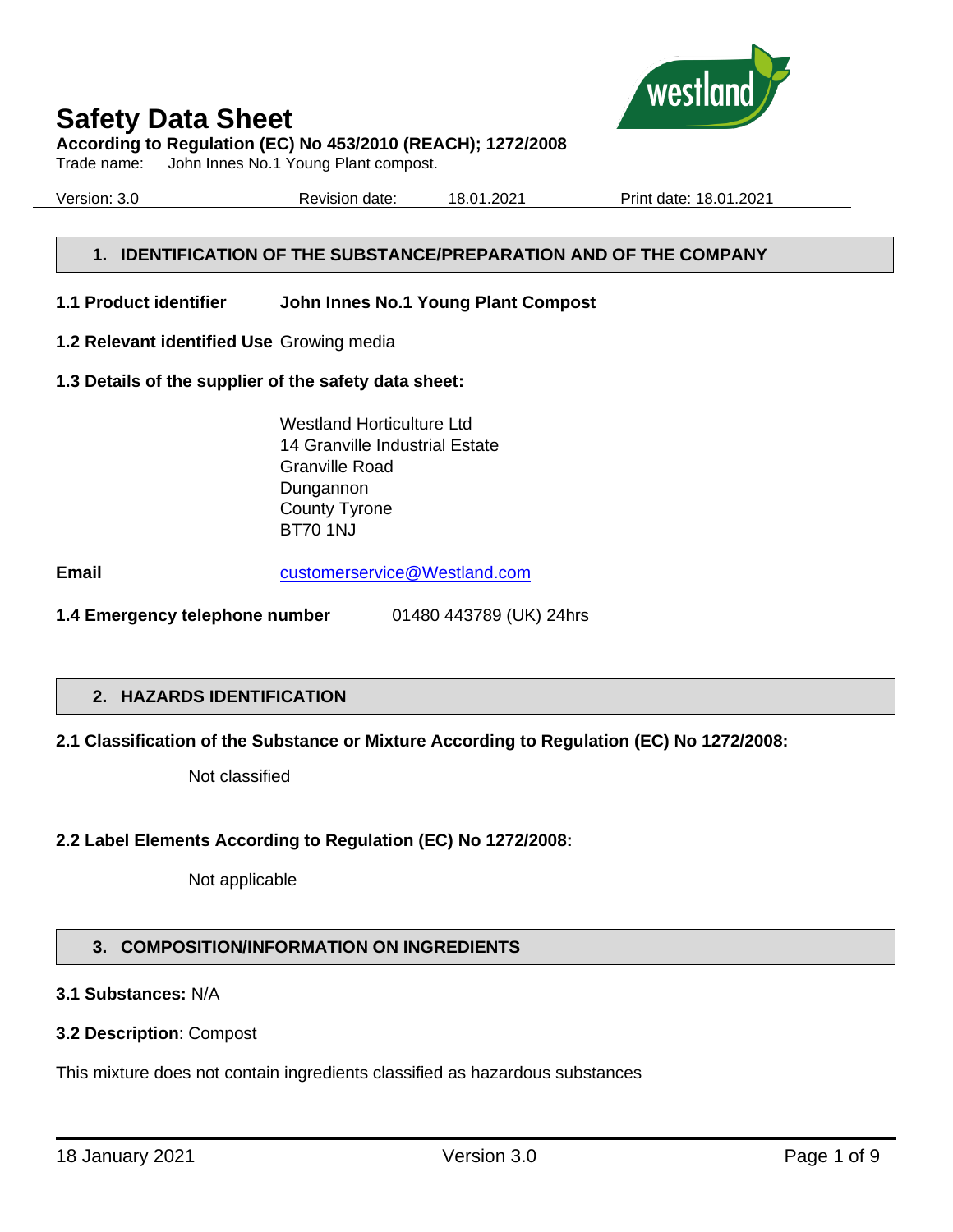

Trade name: John Innes No.1 Young Plant compost.

| Version: 3.0 | Revision date: | 1.2021<br>18.01 | Print date: 18.01.2021 |
|--------------|----------------|-----------------|------------------------|
|              |                |                 |                        |

# **4. FIRST AID MEASURES**

#### **4.1 Description of first aid measures**

**General information:** Have the product container, label or Material Safety Data Sheet with you when calling a poison control center or physician, or going for treatment. Get medical advice is any symptoms occur or persist

- **Inhalation:** Move person to fresh air. Keep patient warm and at rest.
- **Skin Contact:** Wash off with soap and plenty of water.
- **Eye Contact:** Rinse with plenty of water, also under the eyelids, for at least 15 minutes. Remove contact lenses and continue flushing.
- **Ingestion:** Rinse out mouth and then drink water

# **4.2 Most important symptoms and effects, both acute and delayed**

Information not available

#### **4.3 Indication of any immediate medical attention and special treatment needed**

Information not available

#### **5. FIRE FIGHTING MEASURES**

#### **5.1 Extinguishing Media:**

The mixture is not classified as flammable as such extinguishing media should be chosen as appropriate for surrounding materials.

#### **5.2 Specific Hazards Arising From the Substance or Mixture:**

Fire may produce hazardous products of combustion such as carbon monoxide Exposure to decomposition products may be a hazard to health.

#### **5.3 Advice for Fire Fighters:**

Wear full protective clothing and self-contained breathing apparatus if required

#### **Additional Information:** None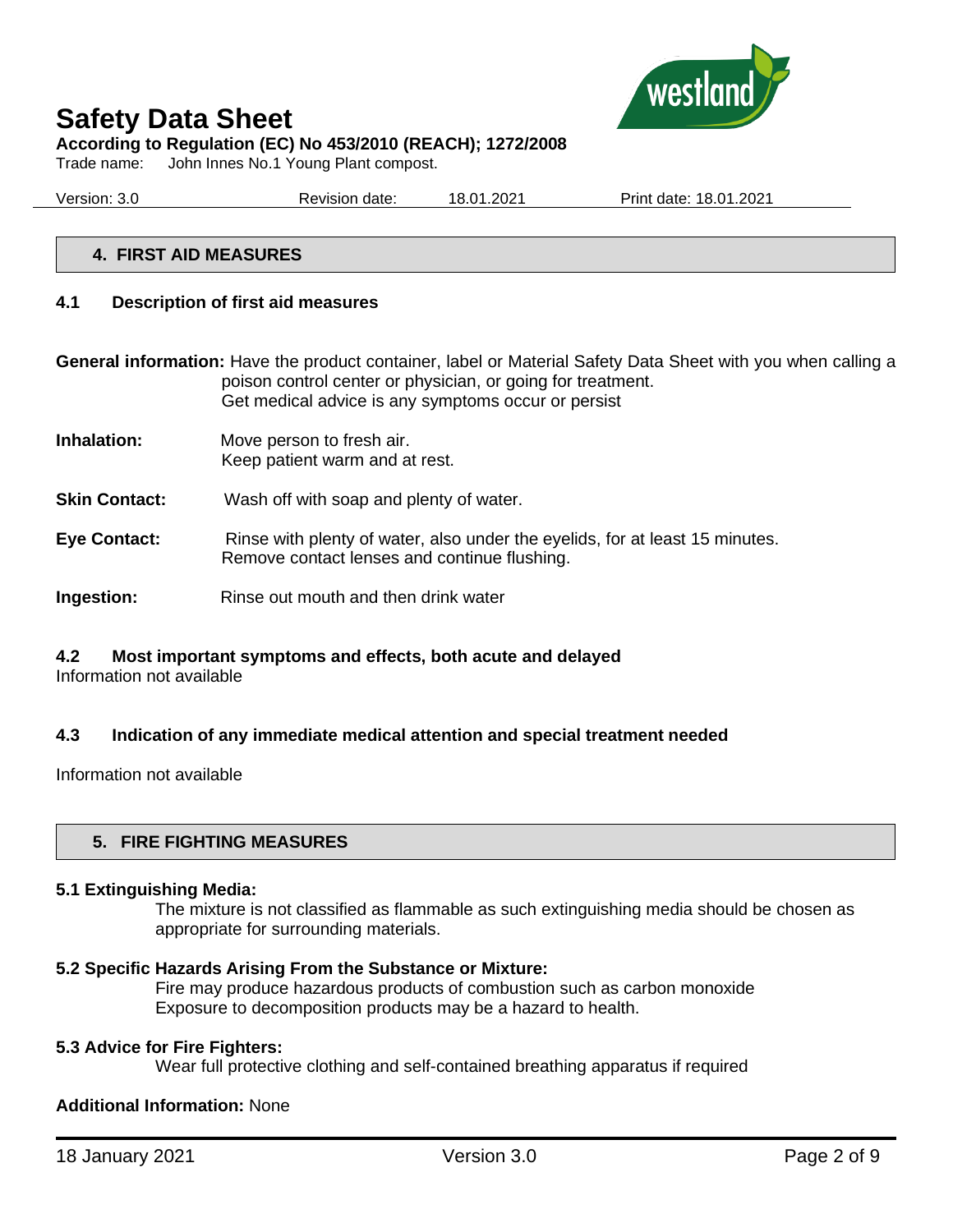

#### **According to Regulation (EC) No 453/2010 (REACH); 1272/2008**

Trade name: John Innes No.1 Young Plant compost.

Version: 3.0 Revision date: 18.01.2021 Print date: 18.01.2021

# **6. ACCIDENTAL RELEASE MEASURES**

#### **6.1 Personal Precautions, Protective Equipment and Emergency Procedures:**

Avoid formation / breathing of dust Avoid contact with skin and eyes Ensure adequate ventilation

#### **6.2 Environmental Precautions:**

Not applicable

#### **6.3 Methods and Materials for Containment and Cleaning Up:**

Vacuum or sweep up material Wash affected area with water Place into suitable labelled containers for disposal according to local / national regulations

#### **Additional information:** none

# **7. HANDLING AND STORAGE**

# **7.1 Precautions for safe handling**

- Prevent dust formation and inhalation
- Avoid contact with eyes and skin
- Wear gloves when handling the product over long periods of time
- Wash hands and observe good hygiene practice after handling this product

# **7.2 Conditions for safe storage, including any incompatibilities**

• Keep product in original labelled containers

#### **7.3 Specific End Uses**:

Use as compost according to the instruction on the label

# **8. EXPOSURE CONTROLS / PERSONAL PROTECTION**

#### **8.1 Control Parameters**

No ingredients with limit values that require monitoring at the workplace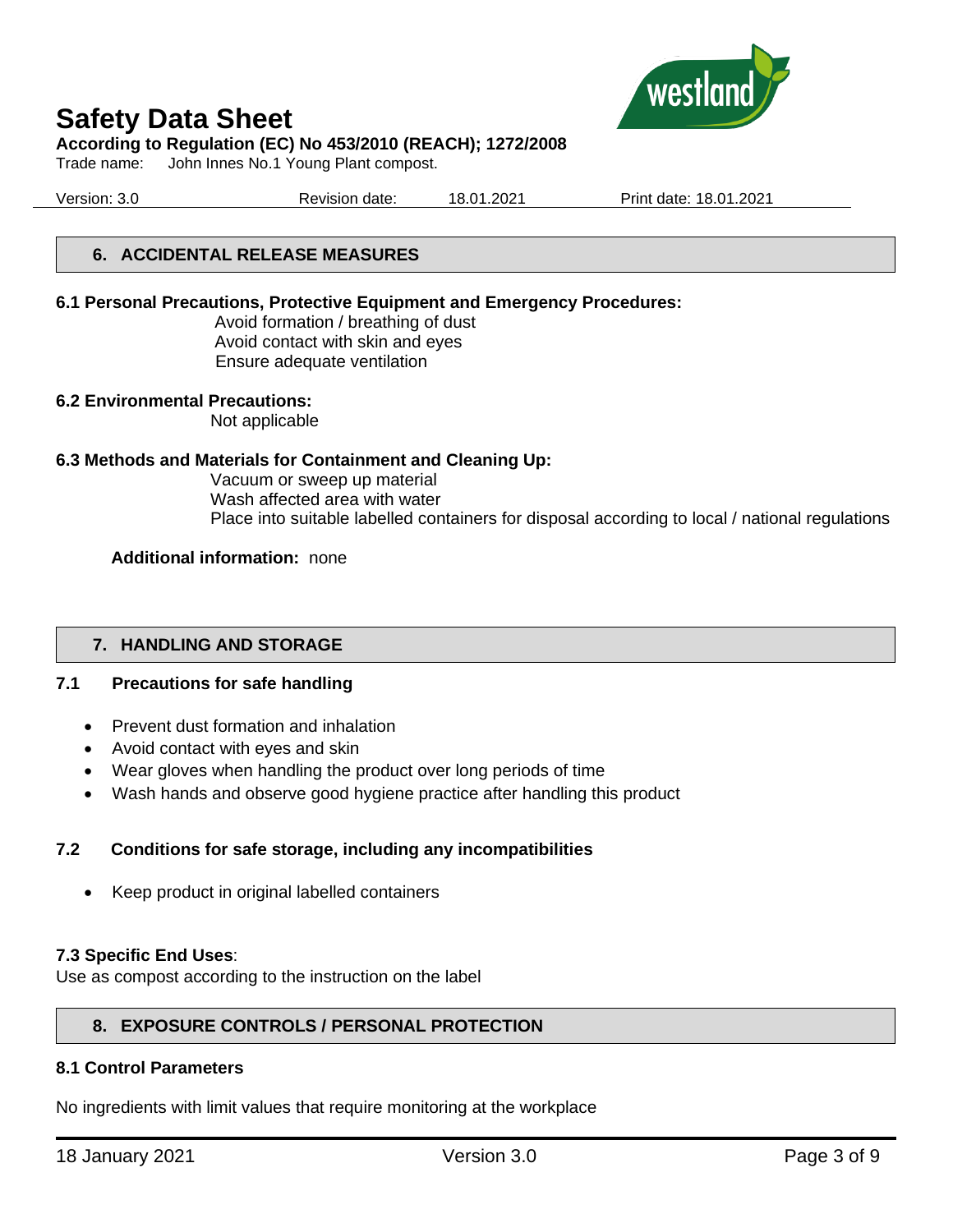

**According to Regulation (EC) No 453/2010 (REACH); 1272/2008**

Trade name: John Innes No.1 Young Plant compost.

| Version: 3.0 | Revision date: | 18.01.2021 | Print date: 18.01.2021 |
|--------------|----------------|------------|------------------------|
|              |                |            |                        |

# **8.2 Exposure Controls**

|                                | 8.2.1 Appropriate engineering controls: No special ventilation requirements.<br>Avoid high dust concentration and provide ventilation where necessary                                                                                                                                                                                                                                                                                        |
|--------------------------------|----------------------------------------------------------------------------------------------------------------------------------------------------------------------------------------------------------------------------------------------------------------------------------------------------------------------------------------------------------------------------------------------------------------------------------------------|
| <b>Protective Measures:</b>    | The use of technical measures should always have priority over the use of personal<br>protective equipment<br>A risk assessment based on the task being performed and the risks involved should<br>be carried out to determine personal protection equipment required<br>When selecting personal protective equipment, seek appropriate professional<br>advice<br>Personal protective equipment should be certified to appropriate standards |
| <b>Respiratory Protection:</b> | Not necessary if room is well ventilated<br>Use suitable dust respirator if dust concentration is high or if a risk assessment<br>indicates this is necessary. (Filter P2)                                                                                                                                                                                                                                                                   |
| <b>Hand Protection:</b>        | Wear suitable gloves when handling the product over long periods or if a risk<br>assessment indicates this is necessary. Gloves complying with EN420                                                                                                                                                                                                                                                                                         |
| <b>Eye Protection:</b>         | Wear eye protection when a risk assessment indicates this is necessary to avoid<br>exposure to dust. Safety glasses complying with EN166 as a minimum                                                                                                                                                                                                                                                                                        |

**Skin and Body Protection:** Protective work clothing

# **8.2.3 Environmental exposure controls:** N/A

# **9. PHYSICAL AND CHEMICAL PROPERTIES**

# **9.1 Information on basic physical and chemical properties**

**Appearance:** Crumbly dark brown/black compost

**Physical state:** solid

**Colour:** dark brown/black

**Odour:** earthy

**Odour threshold:** none known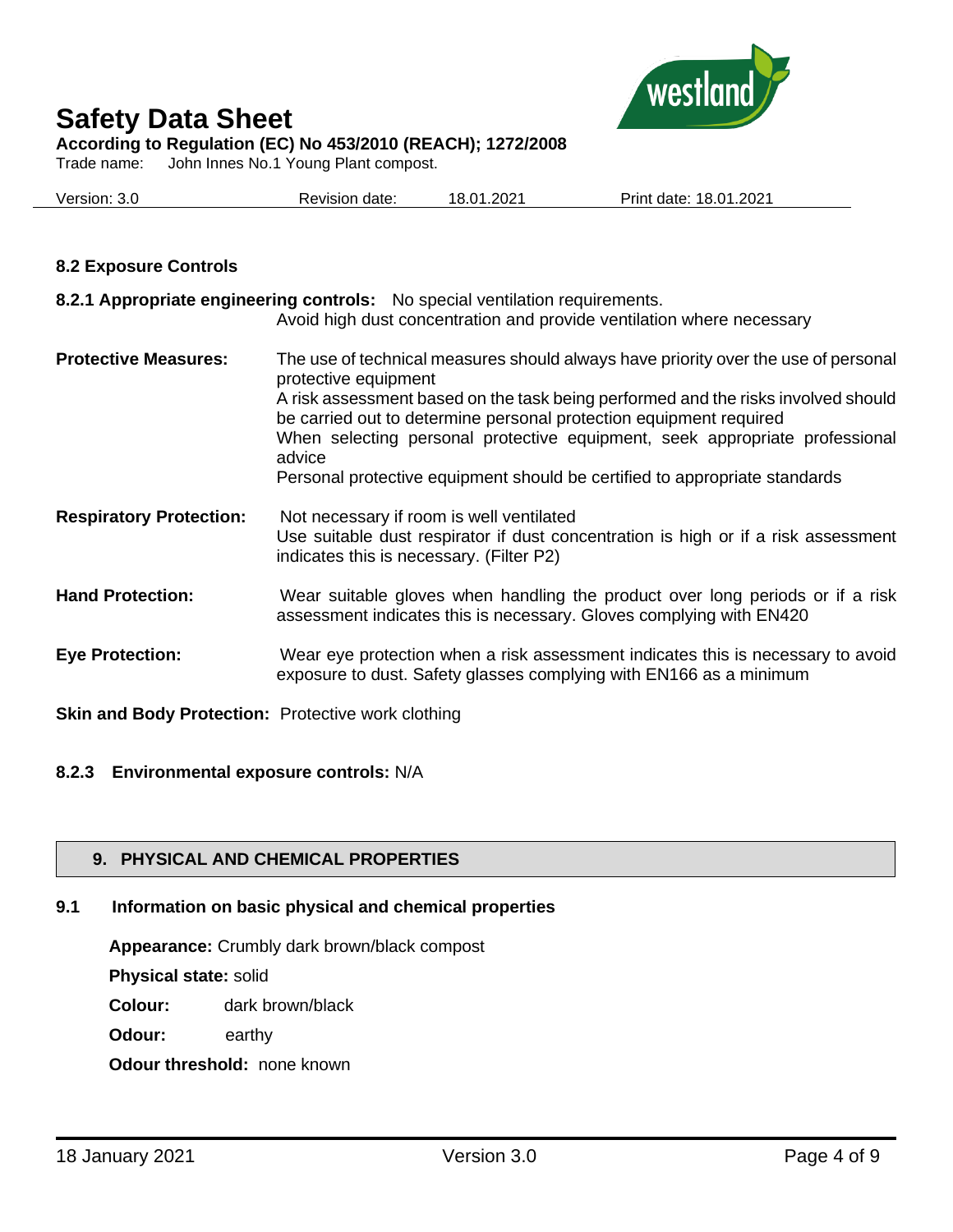

Trade name: John Innes No.1 Young Plant compost.

| Print date: 18.01.2021<br>Version: 3.0<br>18.01.2021<br>Revision date: |
|------------------------------------------------------------------------|
|------------------------------------------------------------------------|

#### **9.2 Other information**:

|                               | Value                    | <b>Concentration</b> | <b>Method</b>  | <b>Temperature</b> | <b>Pressure</b> | Remark         |
|-------------------------------|--------------------------|----------------------|----------------|--------------------|-----------------|----------------|
| pH                            | $5.5 - 6.0$              |                      |                | $20^{\circ}$ C     |                 |                |
| <b>Melting point/freezing</b> | $\blacksquare$           | $\blacksquare$       | $\blacksquare$ | $\blacksquare$     | $\blacksquare$  | $\blacksquare$ |
| point                         |                          |                      |                |                    |                 |                |
| <b>Initial boiling</b>        | $\blacksquare$           | $\blacksquare$       | $\blacksquare$ | $\blacksquare$     | $\blacksquare$  | $\blacksquare$ |
| point/boiling range           |                          |                      |                |                    |                 |                |
| <b>Flash point</b>            | $\blacksquare$           | $\blacksquare$       | $\blacksquare$ | $\blacksquare$     | $\blacksquare$  | $\blacksquare$ |
| <b>Evaporation rate</b>       | $\blacksquare$           | $\blacksquare$       | $\blacksquare$ | $\blacksquare$     | $\blacksquare$  | $\blacksquare$ |
| <b>Flammability (solid,</b>   |                          | ۰                    | $\blacksquare$ |                    |                 | $\blacksquare$ |
| gas)                          |                          |                      |                |                    |                 |                |
| <b>Upper/lower</b>            | $\blacksquare$           | $\blacksquare$       | $\blacksquare$ | $\blacksquare$     | $\blacksquare$  | $\blacksquare$ |
| flammability or               |                          |                      |                |                    |                 |                |
| explosive limits              |                          |                      |                |                    |                 |                |
| <b>Upper explosive limits</b> | $\blacksquare$           | $\blacksquare$       | $\blacksquare$ | $\blacksquare$     | $\blacksquare$  | $\blacksquare$ |
| <b>Lower explosive limits</b> | $\blacksquare$           | $\blacksquare$       | $\blacksquare$ | $\blacksquare$     | $\blacksquare$  | $\blacksquare$ |
| Vapour pressure               | $\blacksquare$           | $\blacksquare$       | $\blacksquare$ | $\blacksquare$     | $\blacksquare$  | $\blacksquare$ |
| <b>Vapour density</b>         | $\blacksquare$           | $\blacksquare$       | $\blacksquare$ | $\blacksquare$     | $\blacksquare$  | $\blacksquare$ |
| <b>Relative density</b>       | $200 -$                  | $\blacksquare$       | $\blacksquare$ | $\blacksquare$     | $\blacksquare$  | $\blacksquare$ |
|                               | 250g/l                   |                      |                |                    |                 |                |
| Solubility(ies)               | $\blacksquare$           | $\blacksquare$       | $\blacksquare$ | $\blacksquare$     | $\blacksquare$  | $\blacksquare$ |
| <b>Partition coefficient:</b> | $\blacksquare$           | $\blacksquare$       | $\blacksquare$ | $\blacksquare$     |                 | $\blacksquare$ |
| n-octanol/water               |                          |                      |                |                    |                 |                |
| <b>Auto-ignition</b>          | $\blacksquare$           | $\blacksquare$       | $\blacksquare$ | $\blacksquare$     | $\blacksquare$  | $\blacksquare$ |
| temperature                   |                          |                      |                |                    |                 |                |
| <b>Decomposition</b>          | $\blacksquare$           | $\blacksquare$       | $\blacksquare$ | $\blacksquare$     |                 | $\blacksquare$ |
| temperature                   |                          |                      |                |                    |                 |                |
| <b>Viscosity</b>              | $\blacksquare$           | $\blacksquare$       | $\blacksquare$ | $\blacksquare$     | $\blacksquare$  | $\blacksquare$ |
| Viscosity, dynamic            | $\overline{\phantom{0}}$ | $\blacksquare$       | $\blacksquare$ | $\blacksquare$     | $\blacksquare$  | $\blacksquare$ |
| <b>Viscosity, cinematic</b>   | $\overline{\phantom{0}}$ | $\blacksquare$       | $\blacksquare$ | $\blacksquare$     | $\blacksquare$  | $\blacksquare$ |
| <b>Explosive properties</b>   | $\blacksquare$           | $\blacksquare$       | $\blacksquare$ | $\blacksquare$     | $\blacksquare$  | $\blacksquare$ |
| <b>Oxidising properties</b>   | $\blacksquare$           | $\blacksquare$       | $\blacksquare$ | $\blacksquare$     | $\blacksquare$  | $\blacksquare$ |

# **10. STABILITY AND REACTIVITY**

**10.1 Reactivity:** Stable under normal conditions of storage, handling and use

**10.2 Chemical Stability:** Stable under normal conditions of storage, handling and use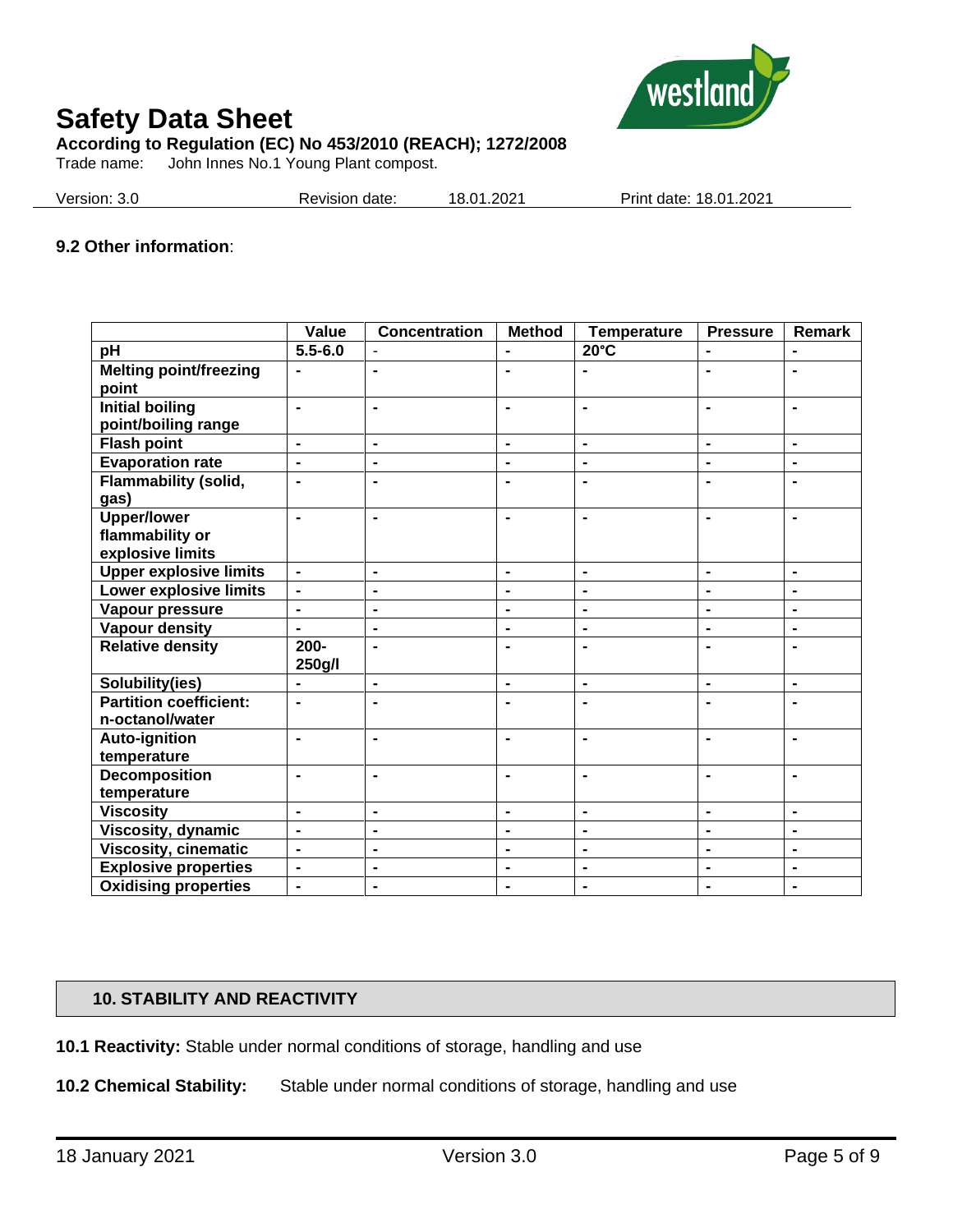

# **According to Regulation (EC) No 453/2010 (REACH); 1272/2008**

Trade name: John Innes No.1 Young Plant compost.

| Version: 3.0 | Revision date: | 18.01.2021 | Print date: 18.01.2021 |
|--------------|----------------|------------|------------------------|
|              |                |            |                        |

**10.3 Possibility of hazardous reactions**: Hazardous reactions will not occur under normal transport or storage conditions.

**10.4 Conditions To Avoid**: Extremes of temperature

**10.5 Incompatible Materials**: Oxidising agents

**10.6 Hazardous decomposition products**: Heating or fire can release toxic or irritant vapours and fumes

# **11. TOXICOLOGICAL INFORMATION**

**Toxicokinetics, metabolism and distribution**

# **11.1 Information on toxicological effects**

**Acute Toxicity:** Mixture not classified for acute toxicity

**Skin corrosion/ Irritation:** The mixture is not classified as skin irritant

**Eye damage/Irritation:** The mixture is not classified for eye damage

**Respiratory or Skin Sensitization:** The mixture is not classified as a sensitizer

**CMR effects (carcinogenity, mutagenicity and toxicity for reproduction):** The mixture is not classified as mutagenic, carcinogen, reproductive toxic or aspiration hazard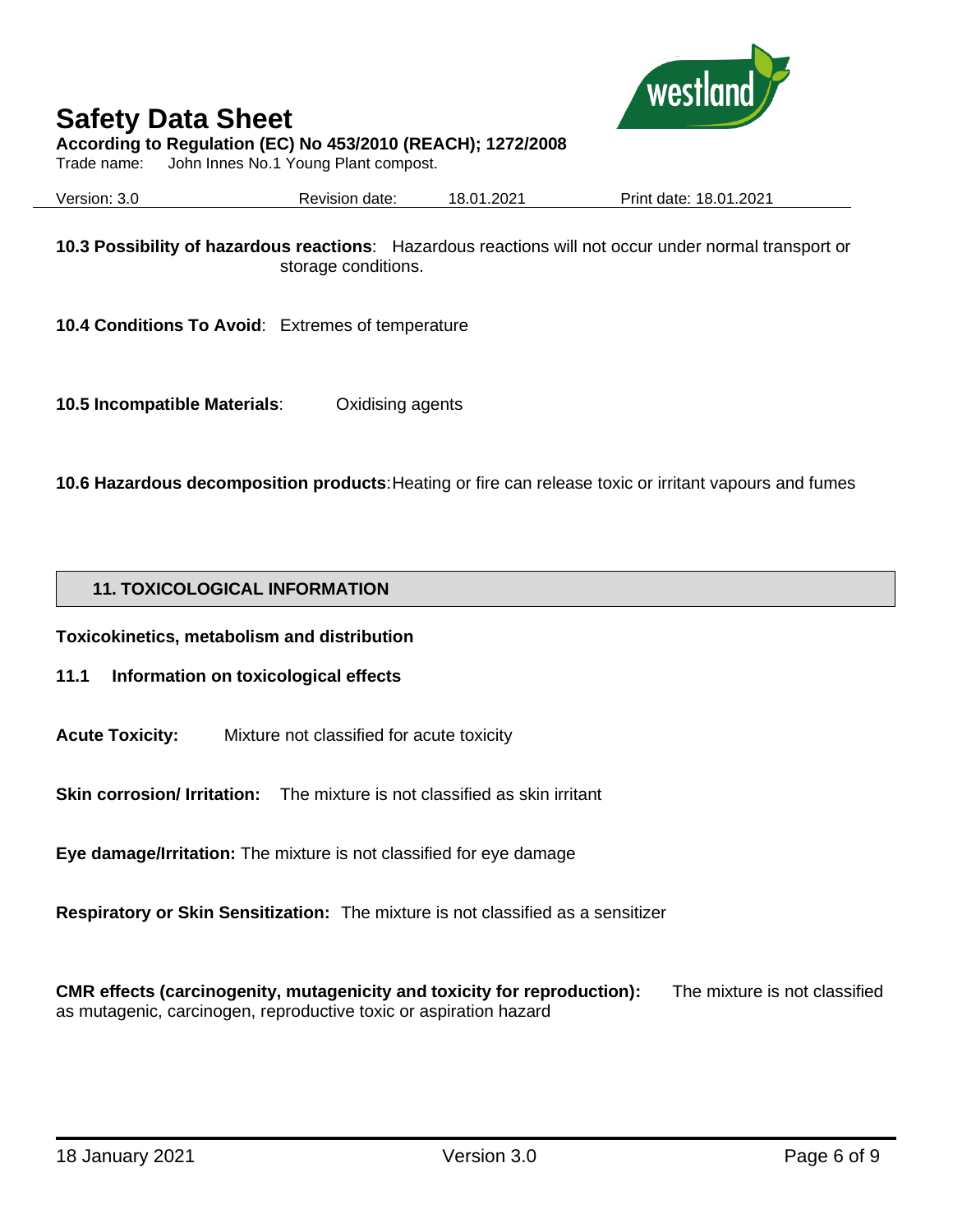

John Innes No.1 Young Plant compost.

Version: 3.0 Revision date: 18.01.2021 Print date: 18.01.2021

# **12. ECOLOGICAL INFORMATION**

The mixture is not classified for environmental hazard

| 12.1 Toxicity:                         | No information available on mixture |
|----------------------------------------|-------------------------------------|
| 12.2 Persistence and Degradability:    | No information available on mixture |
| <b>12.3 Bioaccumulative Potential:</b> | No information available on mixture |
| 12.4 Mobility in Soil:                 | No information available on mixture |
| 12.5 PBT and vPvB assessment:          | No information available on mixture |
| Other adverse effects:                 | Information not available           |

#### **13. DISPOSAL CONSIDERATIONS**

#### **13.1 Waste treatment methods**

**Product:** Spread product over land as soil conditioner Check if agriculture use is possible. Where possible recycling is preferred to disposal or incineration. If recycling is not practicable, dispose of in compliance with local regulations. **Contaminated Packaging:** Empty remaining contents. Completely empty containers can be put in the bin or disposed of in compliance

with applicable local regulations

**Additional information:** none known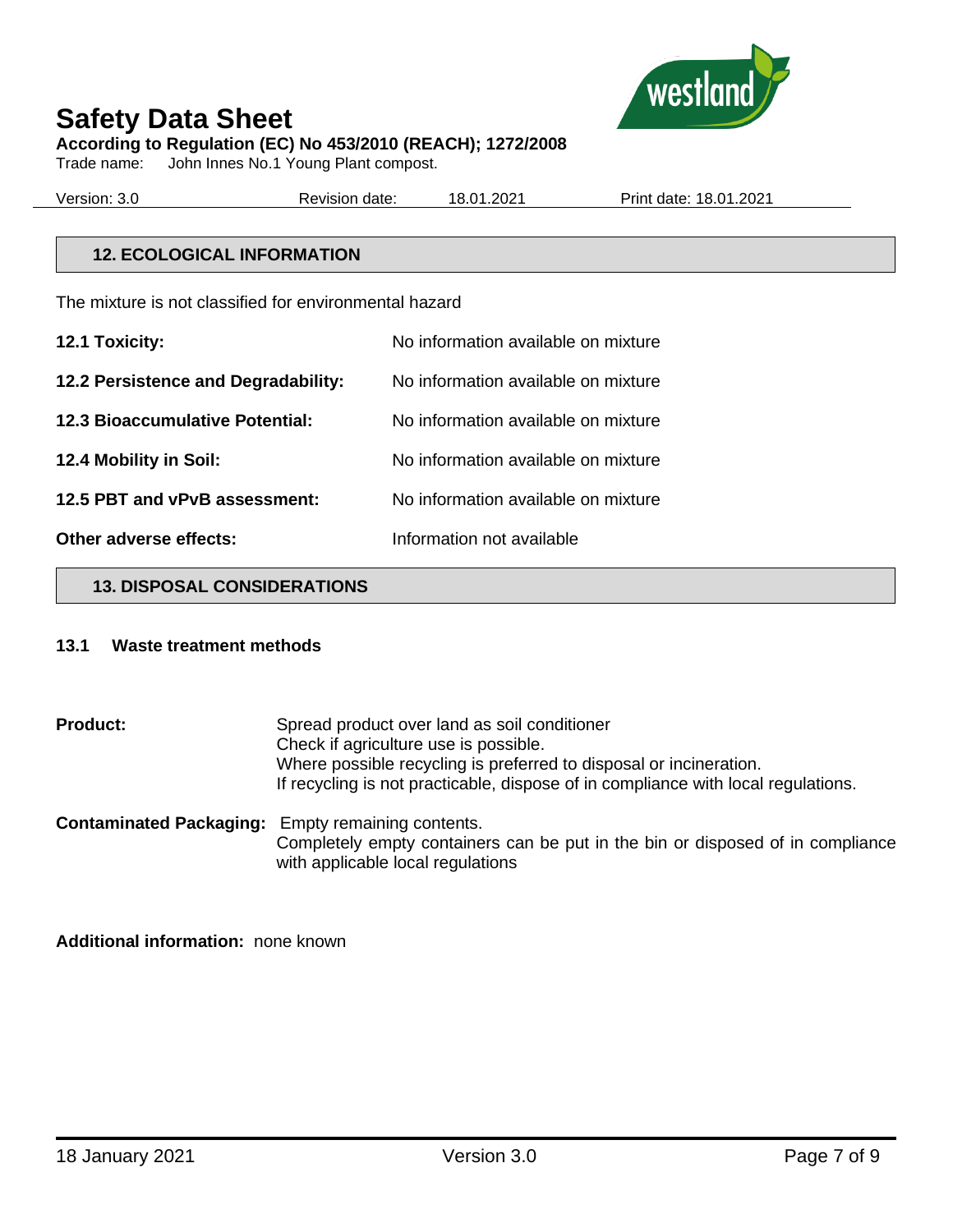

**According to Regulation (EC) No 453/2010 (REACH); 1272/2008**

Trade name: John Innes No.1 Young Plant compost.

Version: 3.0 Revision date: 18.01.2021 Print date: 18.01.2021

# **14. TRANSPORT INFORMATION**

|                                 | <b>Land transport</b> | Inland waterway | Sea transport | Air transport (ICAO- |
|---------------------------------|-----------------------|-----------------|---------------|----------------------|
|                                 | (ADR/RID)             | transport (ADN) | (IMDG)        | TI / IATA-DGR)       |
| 14.1 UN No.                     | Not dangerous         | Not dangerous   | Not dangerous | Not dangerous        |
|                                 | goods                 | goods           | goods         | goods                |
| 14.2 UN Proper shipping name    | Not dangerous         | Not dangerous   | Not dangerous | Not dangerous        |
|                                 | goods                 | goods           | goods         | goods                |
| 14.3 Transport hazard class(es) | Not dangerous         | Not dangerous   | Not dangerous | Not dangerous        |
|                                 | goods                 | goods           | goods         | goods                |
| Hazard label(s)                 | Not dangerous         | Not dangerous   | Not dangerous | Not dangerous        |
|                                 | goods                 | goods           | goods         | goods                |
| 14.4 Packing group              | Not dangerous         | Not dangerous   | Not dangerous | Not dangerous        |
|                                 | goods                 | goods           | goods         | goods                |
| 14.5 Environmental hazards      | Not dangerous         | Not dangerous   | Not dangerous | Not dangerous        |
|                                 | goods                 | goods           | goods         | goods                |

- **14.6 Special precautions for user:** None
- **14.7 Transport in bulk according to Annex II of MARPOL 73/78 and the IBC Code**

**Additional information:** None

# **15. REGULATORY INFORMATION**

# **15.1 Safety, health and environmental regulations/legislation specific for the substance of mixture:**

This mixture is classified in accordance with Regulation (EC) 1272/2008.

**15.2 Chemical Safety Assessment:** A Chemical Safety Assessment has not been undertaken for this mixture

# **16. OTHER INFORMATION**

**16.1 Indication of changes:** revised and updated.